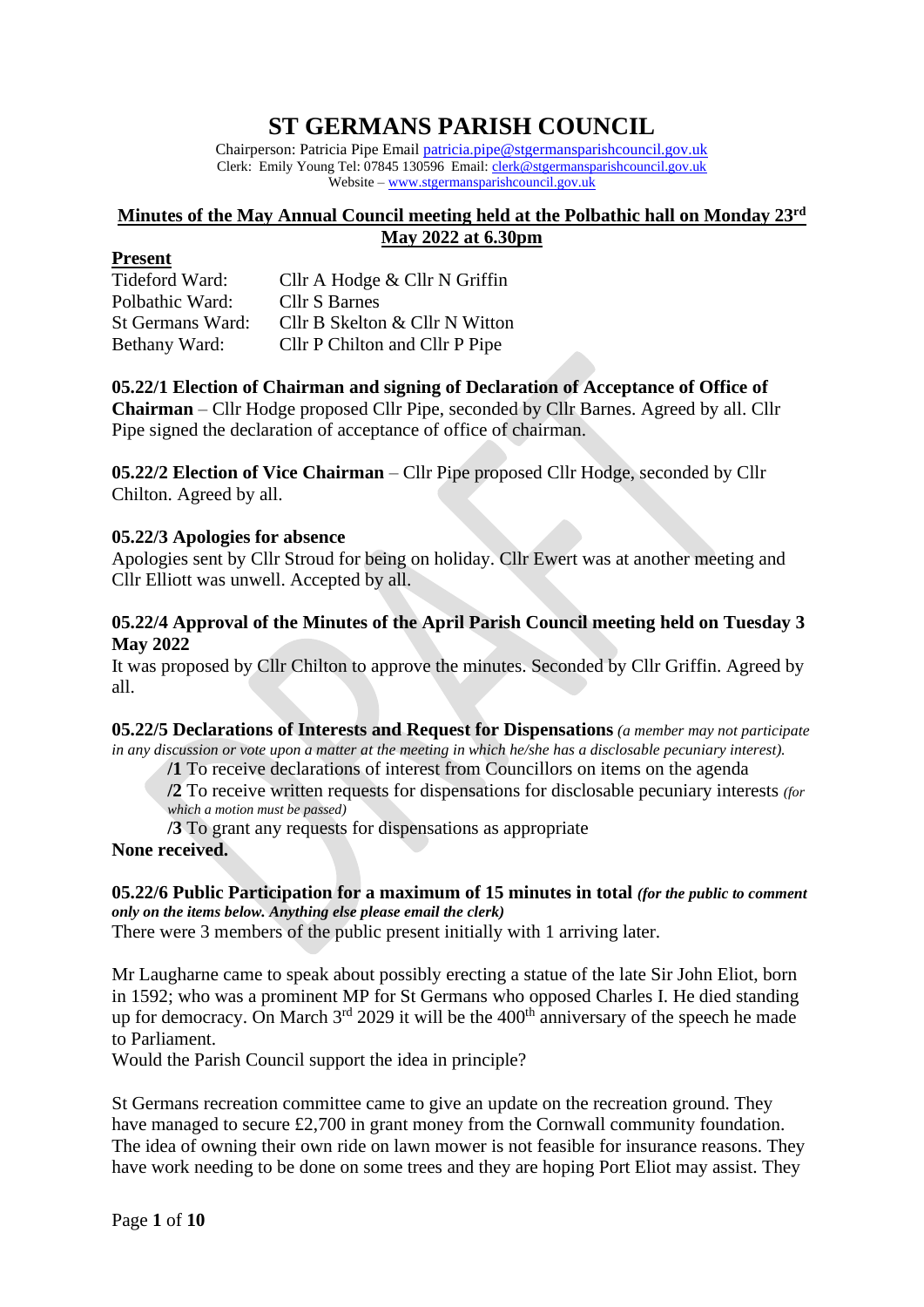have put a working party in place to carry out some fence repairs. The skate park interest appears to have gone quiet.

Would the Parish Council pay for the grass cutting effective June to October (inclusive?)

#### **3 members of the public left the meeting.**

#### **1 member of the public arrived.**

**05.22/7 Election of member representatives to various Committees, working groups, action groups, etc. Finance and General Purposes committee** Cllr Witton, Cllr Skelton, Cllr R Elliott and Cllr Pipe **Proposed by Cllr Barnes, seconded by Cllr Chilton. Agreed by all.**

#### **Burial Ground committee**

Cllr Elliott, Cllr Barnes and Cllr Chilton **Proposed by Cllr Skelton, seconded by Cllr Witton. Agreed by all.**

**Play Park committee St Germans -** Cllr Witton and Cllr Elliott **Proposed by Cllr Chilton, seconded by Cllr Barnes. Agreed by all. Tideford -** Cllr Skelton and Cllr Hodge **Proposed by Cllr Chilton, seconded by Cllr Barnes. Agreed by all.**

#### **Employment committee**

Cllr Stroud, Cllr Griffin, Cllr Witton and Cllr Skelton

**Proposed by Cllr Hodge (with Cllr Pipe returning to the committee) but Cllr Griffin opposed proposing this committee and counter proposed a suspension of the committee until employment committee issues are resolved. Seconded by Cllr Witton. 6 in support with 1 abstention.**

**Data Protection and Technology Group** Cllr Witton, Cllr Hodge and Cllr Elliott **Proposed by Cllr Chilton, seconded by Cllr Barnes. Agreed by all.**

**Planning** All Councillors **Proposed by Cllr Barnes, seconded by Cllr Hodge. Agreed by all.**

**Working groups, etc Climate action** Cllr Griffin and Cllr Stroud **Proposed by Cllr Chilton, seconded by Cllr Barnes. Agreed by all.**

**Emergency plan** Cllr Griffin, Cllr Witton and Cllr Hodge **Proposed by Cllr Skelton, seconded by Cllr Barnes. Agreed by all.**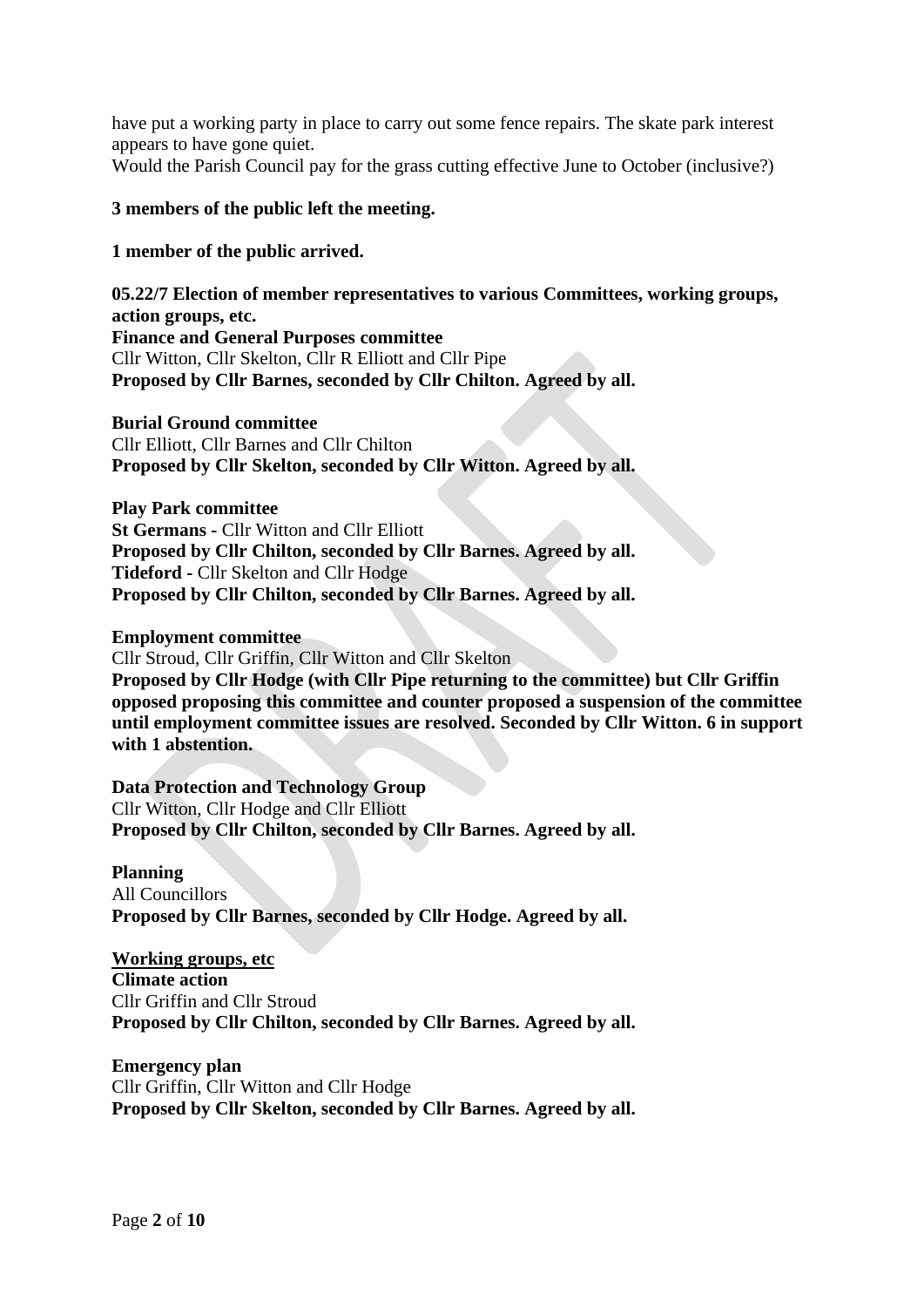#### **Neighbourhood plan**

**Proposed by Cllr Griffin, seconded by Cllr Barnes. Agreed by all.** Cllr Griffin asked to attend NALC training on this area for £38.93, this was not supported.

**SARS –** Cllr Barnes, Cllr Hodge and Cllr Chilton **Proposed by Cllr Skelton, seconded by Cllr Witton. Agreed by all.**

**Nut Tree –** Cllr Pipe, Cllr Griffin and Cllr Witton **Proposed by Cllr Hodge, seconded by Cllr Skelton. Agreed by all.**

**Cornwall gateway community network panel –** Cllr Witton (voted rep) & Cllr Hodge **Proposed by Cllr Barnes, seconded by Cllr Chilton. Agreed by all.**

**Rame Cluster meetings** – Cllr Griffin and Cllr Hodge. **Proposed by Cllr Witton, seconded by Cllr Chilton. Agreed by all.**

**Transport users group –** Cllr Skelton and Cllr Hodge **Proposed by Cllr Witton, seconded by Cllr Chilton. Agreed by all.**

**Port Eliot working group –** All councillors **Proposed by Cllr Barnes, seconded by Cllr Chilton. Agreed by all.**

**Tideford air quality working group –** Cllr Hodge, Cllr Witton and Cllr Barnes **Proposed by Cllr Skelton, seconded by Cllr Chilton. Agreed by all.**

## **05.22/8 Cornwall Councillor Kate Ewert –** *April report previously circulated by email* **Cornwall Council**

The big debate over a directly elected Mayor for Cornwall continues, as it stands we are hearing lots of rumour and whispers but no solid facts on what is on offer to make the case for changing the governance of Cornwall. The CEO of Cornwall Council, Kate Kennally, is leading negotiations with the Government department over our "wish list" for devolution, this will continue over the summer months. It will be interesting to see the nuts and bolts of the deal when it comes back to us, but the general feeling amongst residents that I speak to is that it isn't particularly a welcome idea.

I was delighted to join others Cornwall Councillors at New County Hall at the end of April for our first ever Youth Council meeting. This involved our newly elected Members of Youth Parliament for Cornwall leading volunteers from across the Duchy, between the ages of 10 and 21, in the first steps of establishing a Youth Council. The passion, intellect and commitment on show from these young people was really inspiring and I look forward to watching this grow and supporting the Young People as we move forward.

I am still working closely with the Rame Peninsula Public Transport User Group over the cuts to our services in the area - it seems that services across the border areas of Cornwall have been cut quite drastically, we are told these are 'anomalies' and I am working closely with other Cornwall Councillors at this end of Cornwall to try and get a resolution to these 'anomalies'.

Myself and other Cornwall Cllrs from the Cornwall Gateway community network area met with representatives of Cornwall Housing during April, it was a stark meeting with the senior team that took over last year. They have been completely honest in the failures of Cornwall Housing in the past, and have a clear plan to bring our housing stock back up to standard -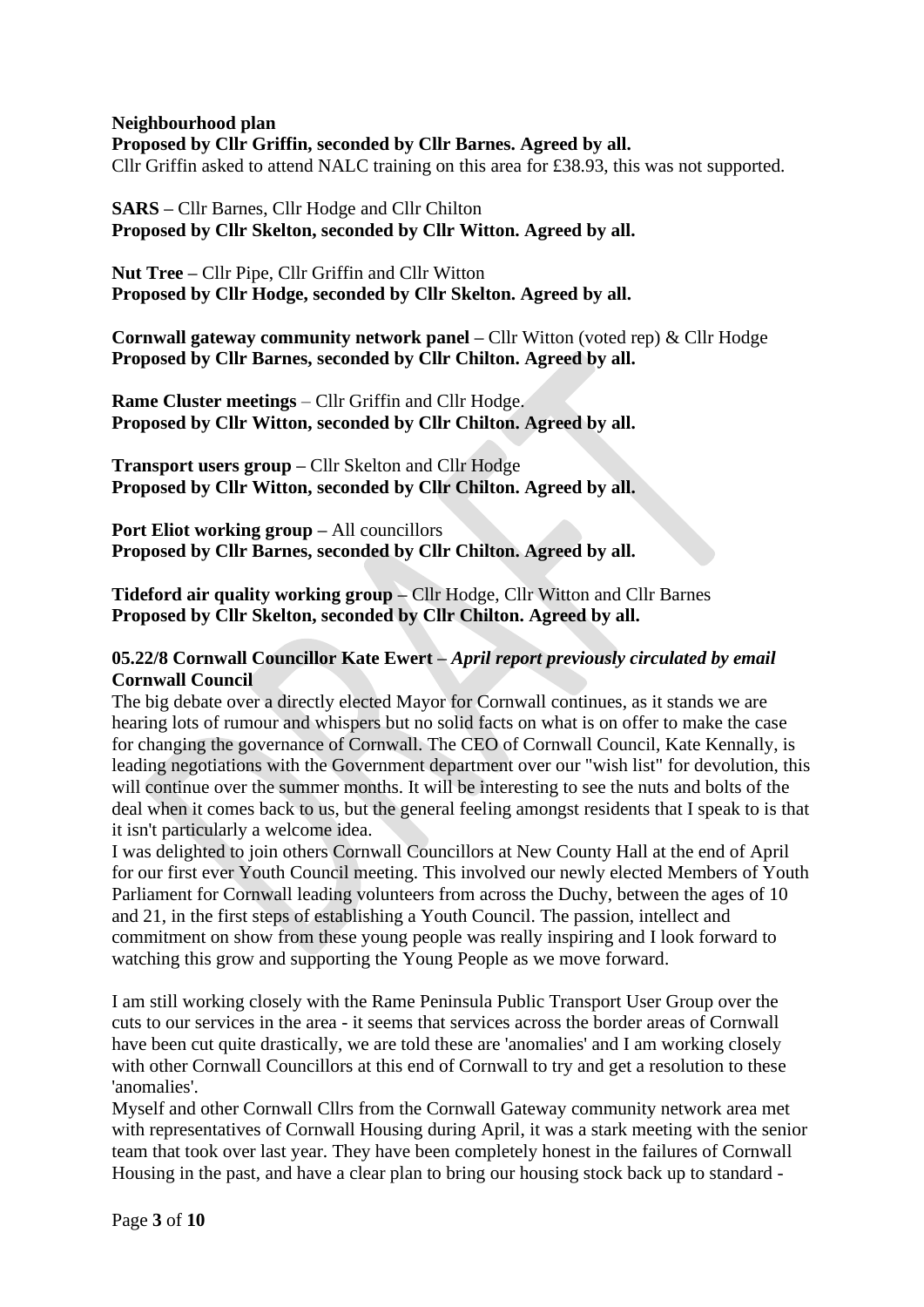but were clear that this is not going to be a quick process. With this in mind, it was a shame that at Full Council, the Council voted to go back on the long-standing previous commitment to work towards votes for 16 & 17 year olds.

I am pleased to be able to report that my Community Chest is open for grants again this year, we have been allocated £3000 each to spend on community projects and I welcome applications from anyone who may be interested and looking for funding. There are criteria that need to be met, but it is a pretty accessible form of small funding so please do get in touch if you would like to apply - or let your residents know if there is a project, they would like support with!

In St Germans and Tideford I am delighted to report that the air filtration units will be being installed in all 14 properties in the next week. Full training is being given to the residents and it is hoped that this will make a huge difference to the people of Tideford that have been suffering with air quality issues for far too long.

**05.22/9 Planning Applications** *(please view all applications a[t http://www.cornwall.gov.uk/environment](http://www.cornwall.gov.uk/environment-and-planning/planning/online-planning-register/)[and-planning/planning/online-planning-register/\)](http://www.cornwall.gov.uk/environment-and-planning/planning/online-planning-register/)*

**1/ Application PA22/03071**

**Location** Criffle Farm Tideford Saltash Cornwall PL12 5JU

**Proposal** Prior approval for conversion of an agricultural building into two residential dwellings (for information purposes only)

**This application was withdrawn on 18 May 2022.**

## **2/ Application PA22/02944**

**Location:** Bechers, Tideford Cross

**Proposal:** Remodelling, alterations and two storey rear extension with variation of condition 2 of decision notice PA20/08824 dated 17/12/2020.

**Cllr Chilton proposed this application is objected to due to over-development. Seconded by Cllr Barnes. 4 voted in support of the motion. 2 abstentions and 1 opposed the motion. The proposal is carried.**

# **3/ Application PA22/04216**

**Proposal** Single storey rear extension. **Location** 1 Mill Road Tideford Cornwall PL12 5JN **Grid Ref** 234694 / 59678

**Cllr Skelton proposed supporting this application. Seconded by Cllr Barnes. All in favour.**

## **05.22/10 Planning Applications received after publication of this agenda 1/ Application PA22/04292**

**Proposal** Demolition and rebuild of previously approved barn (under application PA21/05979 - Conversion of existing building, previously used as a dwelling, for residential purposes to include front and rear extension)

**Location** The Cottage Penquite Farm Trerulefoot Saltash

**Cllr Skelton proposed support, seconded by Cllr Barnes. All in favour.**

**2/ Application PA22/03100 Application PA22/03100 Proposal** Proposed extension to store **Location** Marae Barn St Germans Saltash Cornwall **It was felt that a site visit is needed and due to the timescales and the next meeting the**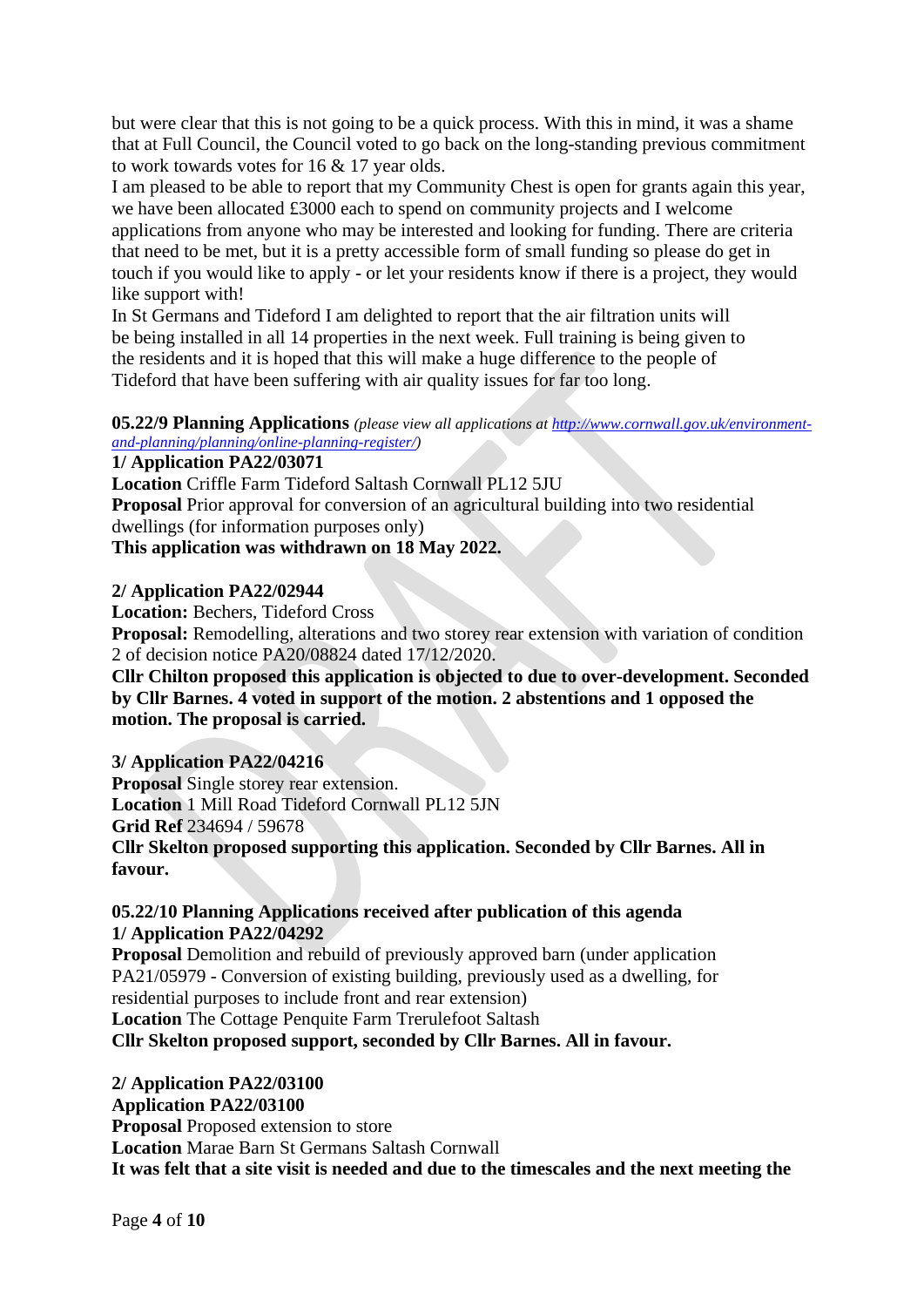**Councillors who attend the site meeting will be given delegated authority in consultation with the Clerk to then make the response on behalf of the council. This was proposed by Cllr Skelton and seconded by Cllr Chilton. All in favour.**

**05.22/11 Planning Appeals** None received.

**05.22/12 Planning decisions** None received.

## **05.22/13 Planning Correspondence and Reports**

**05.22/14 Planning matters raised by councillors -** None

#### **05.22/15 Finance**

**/1 Annual Governance Statement (Section 1) and the Annual Accounts, the Return for the year ended 31.03.2022 (Section 2)** 

**Section 1 -** The Parish Council is responsible for ensuring that there is a sound system of internal control, including the preparation of the accounting statements which are in accordance with the Accounts and Audit Regulations.

Section 1 of the AGAR was given to the Chair and she offered it to all councillors at the meeting.

# **Cllr Hodge proposed Section 1 is approved. Seconded by Cllr Chilton. Agreed by all.**

## **/2 Section 2** – Approval of Accounting Statements 2021/22

The accounts have been audited by our internal auditor, Clive Murphy, who has found the record keeping of good quality and everything in good order.

Copies of the accounts were sent to all councillors before this meeting. The Clerk reported that the Lloyds Treasurers bank account has been reconciled to the cash book as at 31.03.2022 and that the balance at that date was £20,323.56. Nat West = £80,000.00, Lloyds Savings  $= \text{\pounds}40,006.31$  and The Cambridge Building Society  $\text{\pounds}80,000.00$ . Totalling £210,329.87 (see box 7 in Section 2). Section 2 of the AGAR was given to the Chair who offered it to all councillors at the meeting.

# **Cllr Witton proposed that the Parish Council approve Section 2 of the Accounting Statements for 2021/22. This was seconded by Cllr Barnes and agreed by all.**

Cllr Pipe and the Clerk will sign Section 1 of the Annual Governance Statement. Cllr Pipe and the RFO will sign Section 2 of the Annual Governance Statement.

Following signing the annual return will be submitted to PKF Littlejohn LLP (external auditor).

**/2** To note & approve the current financial position on all accounts **Current financial position - Bank Reconciliation for Lloyds Treasurers account** Local Council Name – **St Germans Parish Council** County **- Cornwall** Financial period ending 30 April 2022 Prepared by: Mrs Emily Young (Parish Clerk) Date: 18 May 2022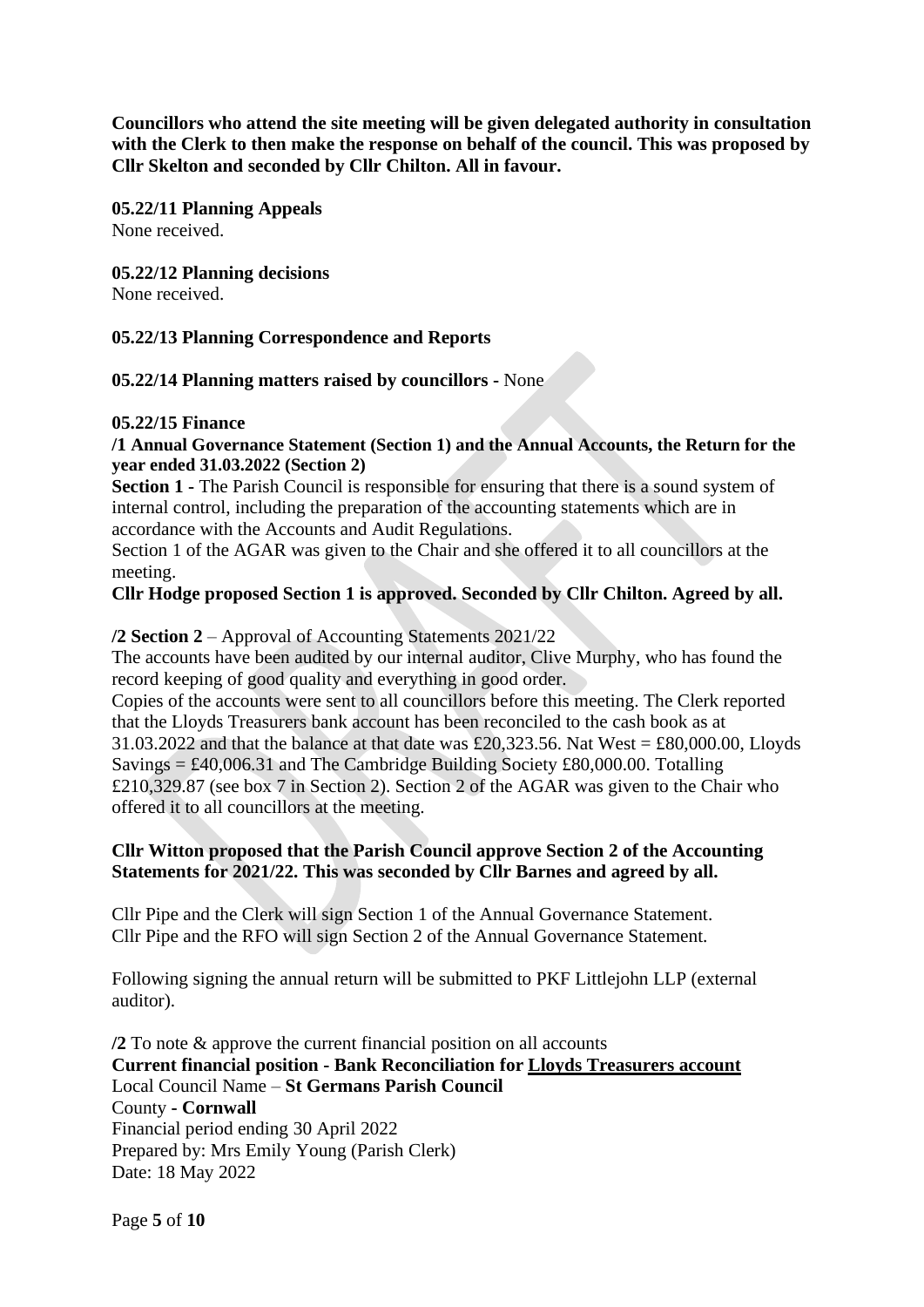| Balance per bank statement as at 30.04.2022 |           |  |
|---------------------------------------------|-----------|--|
| <b>Treasurers Account</b>                   | 46,707.08 |  |

| 46.707.08 |  |
|-----------|--|

46,707.08

**Less:** unpresented cheques as at 30 April 2022

| From Treasurers Account only                             |            |
|----------------------------------------------------------|------------|
| <b>Details</b>                                           | Amount £   |
| Clerks April expenses                                    | £44.50     |
| RBL hall hire 03.05.22                                   | £30.00     |
| Cornwalll Council legal fees for PE lease. Inv           | £354.96    |
| Citizens Advice Cornwall - grant to run their<br>service | £500.00    |
|                                                          | £929.46    |
|                                                          | 8100246686 |

# **Balance per Clerks s\sheet as at 30 April 2022 £45,777.62**

**Current financial position - Bank Reconciliation for Lloyds Instant Savings account** Local Council Name – **St Germans Parish Council**

**Net bank balance as at 30 April 2022 £45,777.62**

County **- Cornwall** Financial period ending 30 April 2022 Prepared by: Mrs Emily Young (Parish Clerk) Date: 18 May 2022

#### **Balance**  $\qquad \qquad$  **£**

Instant Account 40,006.31

**Less:** unpresented cheques as at 30 April 2022 From Instant Account only

| <b>Cheque number</b> | Details |  | Amount  |
|----------------------|---------|--|---------|
| No cheques           |         |  |         |
|                      |         |  | (f0.00) |

| Interest earned 11 April 2022                       | $+0.36p$   |
|-----------------------------------------------------|------------|
| Net bank balance as at 30 April 2022                | £40,006.67 |
| <b>Balance per Clerks s\sheet as at 30 April 22</b> | £40,006.67 |

**Current financial position - Bank Reconciliation for Nat West Community Current account** Local Council Name – **St Germans Parish Council** County **- Cornwall** Financial period ending 30 April 2022 Prepared by: Mrs Emily Young (Parish Clerk) Date: 18 May 2022

| <b>Balance as at 30.04.2022</b> |           |           |
|---------------------------------|-----------|-----------|
| Current account                 | 80,000.00 |           |
|                                 |           | 80,000.00 |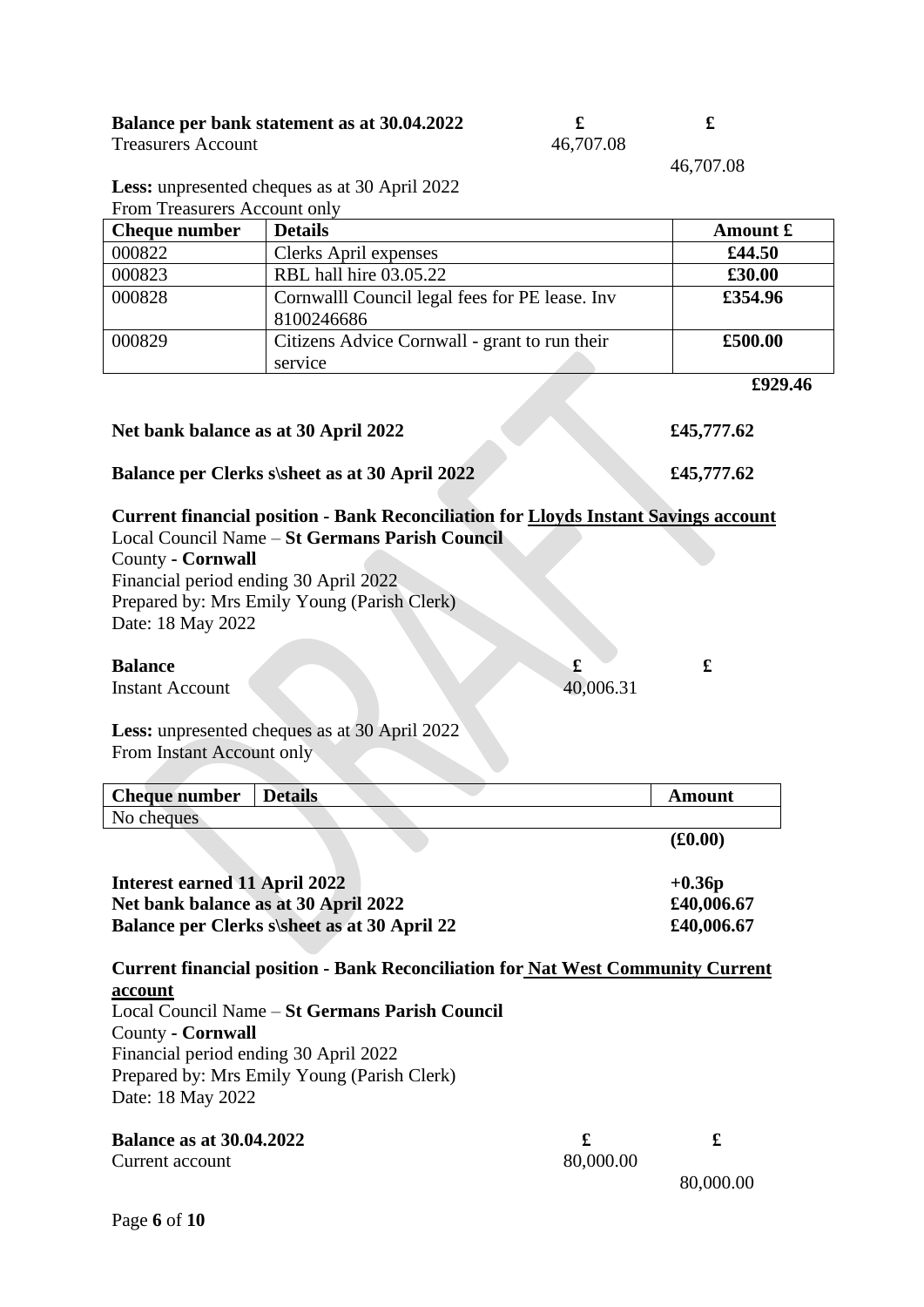**Less:** unpresented cheques as at 30 April 2022 From current account only

| TTOIII CUITUIL ACCOUIIL OIIIV |  |         |  |  |
|-------------------------------|--|---------|--|--|
| Cheque number Details         |  | Amount  |  |  |
| No cheques                    |  |         |  |  |
|                               |  | (0.000) |  |  |

 **(£0.00)**

| Net bank balance as at 30 April 2022                | £80,000.00 |
|-----------------------------------------------------|------------|
| <b>Balance per Clerks s\sheet as at 30 April 22</b> | £80,000.00 |

**The bank reconciliations were distributed to all councillors. Cllr Griffin proposed these are all approved. This was seconded by Cllr Chilton. All in favour.**

**/3 To authorise payments on the income & expenditure schedule for this month**

| <b>EXPENDITURE</b> | <b>Details</b>        | <b>Gross</b>             | <b>VAT</b>     | Nett $(f)$ | <b>Cheque</b>  |
|--------------------|-----------------------|--------------------------|----------------|------------|----------------|
| Date               |                       | $\mathbf{f}(\mathbf{f})$ | $\mathbf{(f)}$ |            | N <sub>0</sub> |
| 23.05.2022         | Clerk's May           | £69.00                   | Nil            | £69.00     | 000830         |
|                    | 2022 expenses         |                          |                |            |                |
| 16.05.22           | Clerk's May           |                          |                |            | D.D            |
|                    | $2022$ salary+        |                          |                |            |                |
|                    | processing fees       |                          |                |            |                |
| 16.05.22           | Clerk's Pension       |                          |                |            | D.D            |
| 22.05.22           | £11.00 Clerk's        | £11.00                   | £1.83          | £9.17      | D.D            |
|                    | mobile                |                          |                |            |                |
| 15.05.22           | Southern              | £6.68                    | .31p           | £6.37      | D.D            |
|                    | Electric-             |                          |                |            |                |
|                    | Tideford lighting     |                          |                |            |                |
| 23.05.22           | Polbathic hall        | £25.00                   | Nil            | £25.00     | 000831         |
|                    | hire 23.05.22         |                          |                |            |                |
| 23.05.22           | Eliot hall hire       | £17.00                   | Nil            | £17.00     | 000832         |
|                    | 18.05.22              |                          |                |            |                |
| 27.05.22           | Biffa annual dog      | £2153.40                 | £358.90        | £1794.50   | D.D            |
|                    | bin emptying          |                          |                |            |                |
|                    | invoice               |                          |                |            |                |
| 23.05.22           | PE lease April        | £191.70                  | £31.95         | £159.75    | 000833         |
|                    | 2022 legal fees.      |                          |                |            |                |
|                    | Inv 8100257618        |                          |                |            |                |
| 23.05.22           | Annual rent for       | £400.00                  | Nil            | £400.00    | 000834         |
|                    | <b>St Germans Rec</b> |                          |                |            |                |
|                    | (Port Eliot) Jan-     |                          |                |            |                |
|                    | Dec 2022              |                          |                |            |                |
| <b>INCOME</b>      |                       |                          |                |            |                |

| ------------- |                     |                    |
|---------------|---------------------|--------------------|
| Date          | <b>Details</b>      | Amount $(\pounds)$ |
| 27.04.22      | Memorial tablet for | £84.00             |
|               | Marchant            |                    |

**The expenditure and income schedule was distributed to all councillors. Councillor Chilton proposed this is approved. Seconded by Cllr Griffin. Agreed by all.**

**/4 To approve an extra £3.71 on last months' Clerks pension** – Proposed by Councillor Griffin to approve. Seconded by Cllr Chilton. Agreed by all.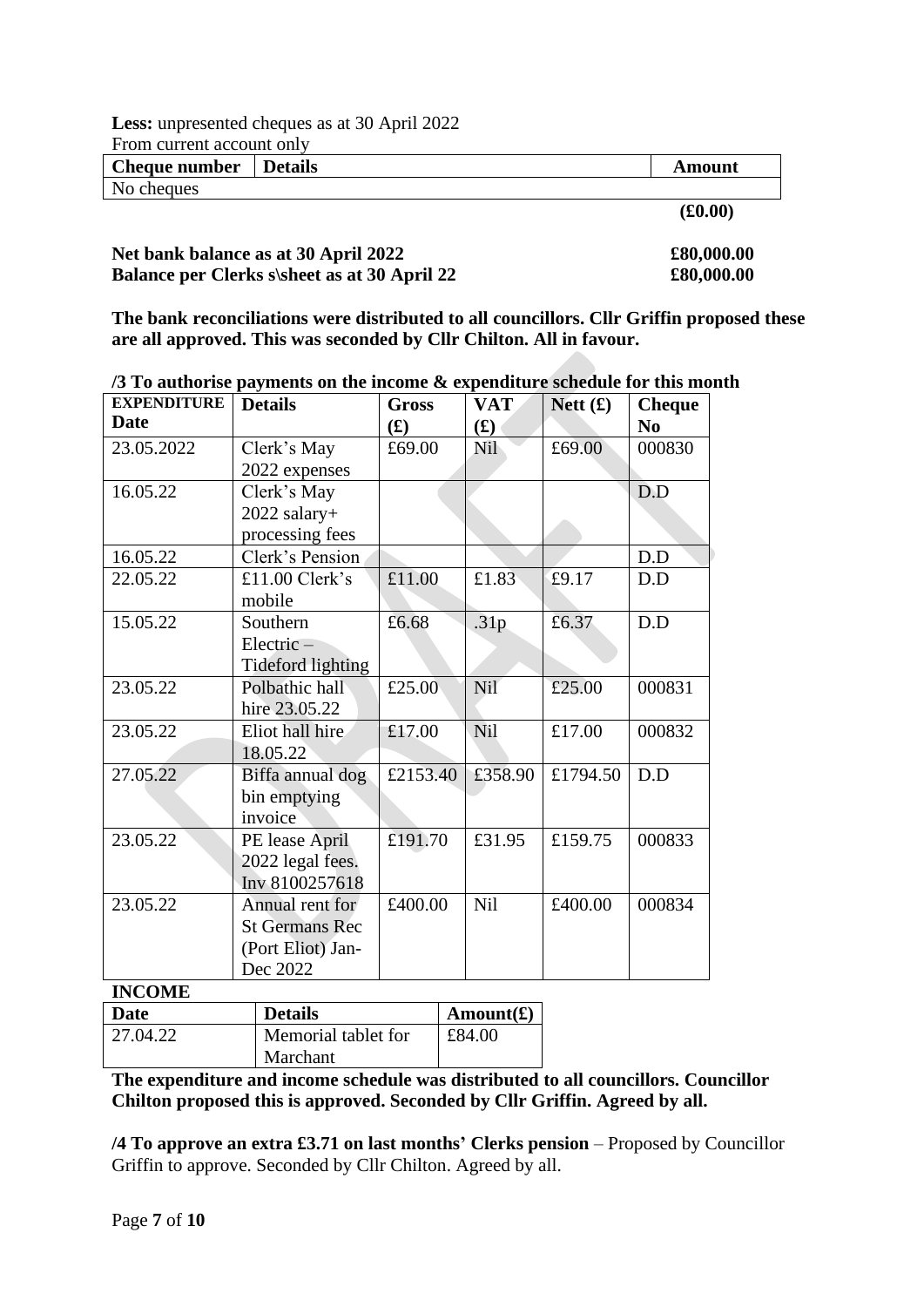**/5 Presentation of the accounts for the year ended 31.03.2022 (Clerk)** – Year end schedule circulated to all councillors. Councillor Hodge proposed approval. Seconded by Cllr Barnes. Agreed by all.

**/6 St Germans Recreation ground grass cutting and other requests** – It was proposed by Cllr Skelton to support monthly grass cutting from June to October inclusive at a rate of £120.00 per cut. Seconded by Cllr Barnes. Agreed by all.

# **05.22/16 Request for spending**

**/1 Tom Cox tree work in Treland area £280.00+VAT** – Proposed approval by Cllr Witton, seconded by Cllr Barnes. Agreed by all.

**/2 CALC membership renewal** – Cllr Witton proposed joining both CALC and South West Councils for the next year at a total of £1,015.06+Vat. Seconded by Cllr Barnes. Agreed by all.

**/3 Walnut tree quotation (Millennium gardens)** – Arborist quotation of £169.85 to be accepted by Cllr Hodge seconded by Cllr Witton agreed by all.

**/4 Office chair** – Cllr Witton to lend Clerk a temporary office chair. Clerk to source a permanent office chair for purchase approval at next meeting.

#### **05.22/17 Burial ground**

**/1 Memorial tablet re-positioning** – Noted.

**/2 The estate of Joan Luxton deceased** – Clerk to query burial ground to receive.

**05.22/18 Matters arising from the previous decisions of the council\Clerks report** *(problems or questions from a previous decision of the council that need to be mentioned. No decisions made.)* **None**

#### **05.22/19 Highways**

**/1 A38** – Cllr Hodge said by the end of June National Highways proposal should be known. Letter to be drafted by Cllr Hodge and sent to MP Sheryll Murray.

**/2 Church Street closure order** – 23 May – 1 June – Noted.

**/3 Signs for Bethany** – Cllr Witton to visit the site with Cllr Chilton, write to Will Glassup of Cormac and if not approved to write an EOI for the Gateway Highways scheme.

**05.22/20 Civility and respect proposal** – Proposed by Cllr Griffin to append to existing Code of Conduct but Cllr Witton proposed this is put off until Cornwall Council adopt. Seconded by Cllr Barnes.

**05.22/21 South West Water** – Cllr Witton has spoken to the parishioner. Cllr Witton to draft an FOI letter and liaise with the Clerk. Cllr Skelton seconded. All in favour.

**05.22/22 New timesheet** – Circulated by Cllr Griffin. Cllr Witton proposed leaving this to the employment committee (currently suspended). Seconded by Cllr Barnes.

# **1 member of the public left the meeting.**

**05.22/23 Lease renewals with Port Eliot** – No further update.

**05.22/24 Nut Tree** – Cllr Pipe to do Julys entry.

**05.22/25 Jubilee coins** – No Councillors available to present the coins to the school children so the Clerk was nominated by Cllr Chilton. Seconded by Barnes agreed by all.

**05.22/26 Landmark tree planting** – Proposed by Cllr Griffin; Clerk to look at singular tree application. Cllr Griffin to investigate larger number of trees and report back.

**05.22/27** Civility and respect project (duplicated by mistake. See 05.22/20 above)

**05.22/28 Polbathic bus shelter** – Cllr Witton proposed the Parish Council conducts a project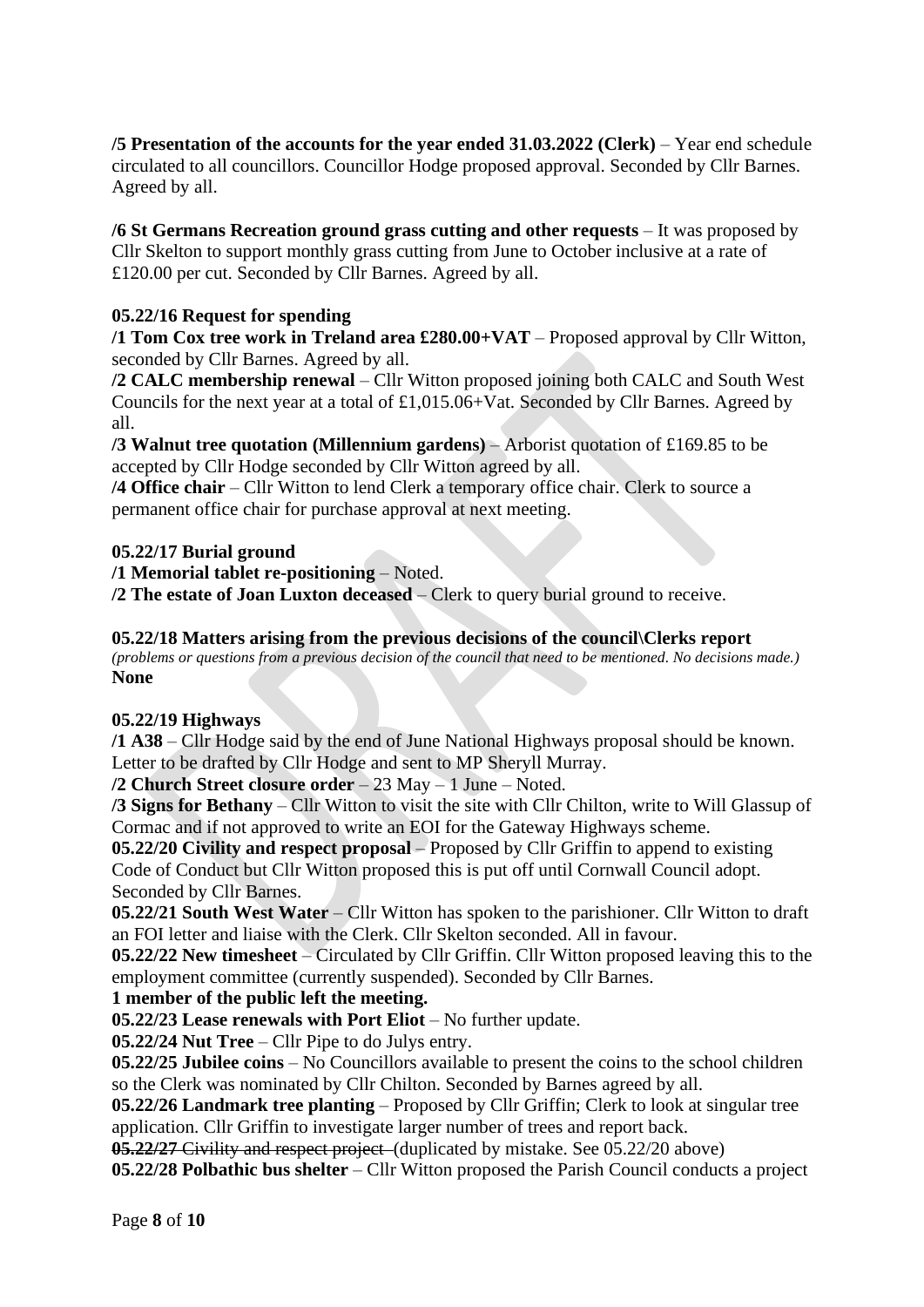plan. Cllr Barnes seconded. Agreed by all.

**05.22/29 John Eliot statue** – It was proposed by Cllr Skelton to support the statue in principle. Seconded by Cllr Witton. Agreed by all.

**05.22/30 Boconnoc steam rally** – Clerk to check if licensing is needed for the steam rally? If a license is needed then it was felt the usual conditions to the license was needed, for example all traffic should be directed via the cricket pitch entrance.

## **05.22/31 Parish Councillor reports –** *reports circulated does anyone have points or questions to raise?*

#### **/1 Safe38 -** Cllr Hodge

At the meeting held at Tideford RBL ON 18/05/22, the chairman welcomed everyone and accepted apologies for absence.

Recent traffic accidents were discussed and it was reported the chair had reported two incidents of motorists crossing double white lines which resulted in prosecution. In February 2022, 270 incidents were reported with 86% resulting in positive action taking place.

The treasurer reported there was £283.71 in the bank and was given £42 in collections by Linda Davidson. The treasurer will be writing to the Clerk requesting a donation. The chairman of Menheniot Parish Council said they could give small donations as unable to give larger amounts until November.

There is to be an article in the Cornish Times outlining Safe 38 strategy and encouraging local people to write to their local councillors and MP regarding proposed new routes which are to be announced in June.

It is hoped to have a stand/marquee at the Liskeard show on 9th July. We have been asked if it is possible to use our marquee for that day.

# **/2 SARS** – Cllr Chilton and Cllr Hodge

Recent SARS meeting held on 9/05/22 at 19:30 in Saltash Guildhall

Chairman Derek Holly opened the meeting welcoming everyone and accepted apologies for absences.

There was no police report but it has been reported that there were to be more PCSO's for Cornwall. Corkscrew will be resurfacing Fore St. At night over 3 weeks at the end of June.

Cllr Hodge gave an update on Safe 38 and issues in Tideford regarding pedestrian crossing, air pollution and Polbathic regarding speeding. Urged to contact local officials reference proposed new road layout.

Hilary Frank said there is a new person in charge of Speed watch (Elaine Fell) Hilary took Pauline and Nicola's emails to contact them regarding volunteering. (At this meeting Cllr Griffin said she did not volunteer for this).

Reports on local issues were given by Landulph; Landrake; Botus & Hatt; New Road (Saltash); and Saltash town.

Next meeting is 25/07/22

## **05.22/32 Any urgent matter to be raised at the discretion of the Chair – this cannot be voted upon**

Page **9** of **10**